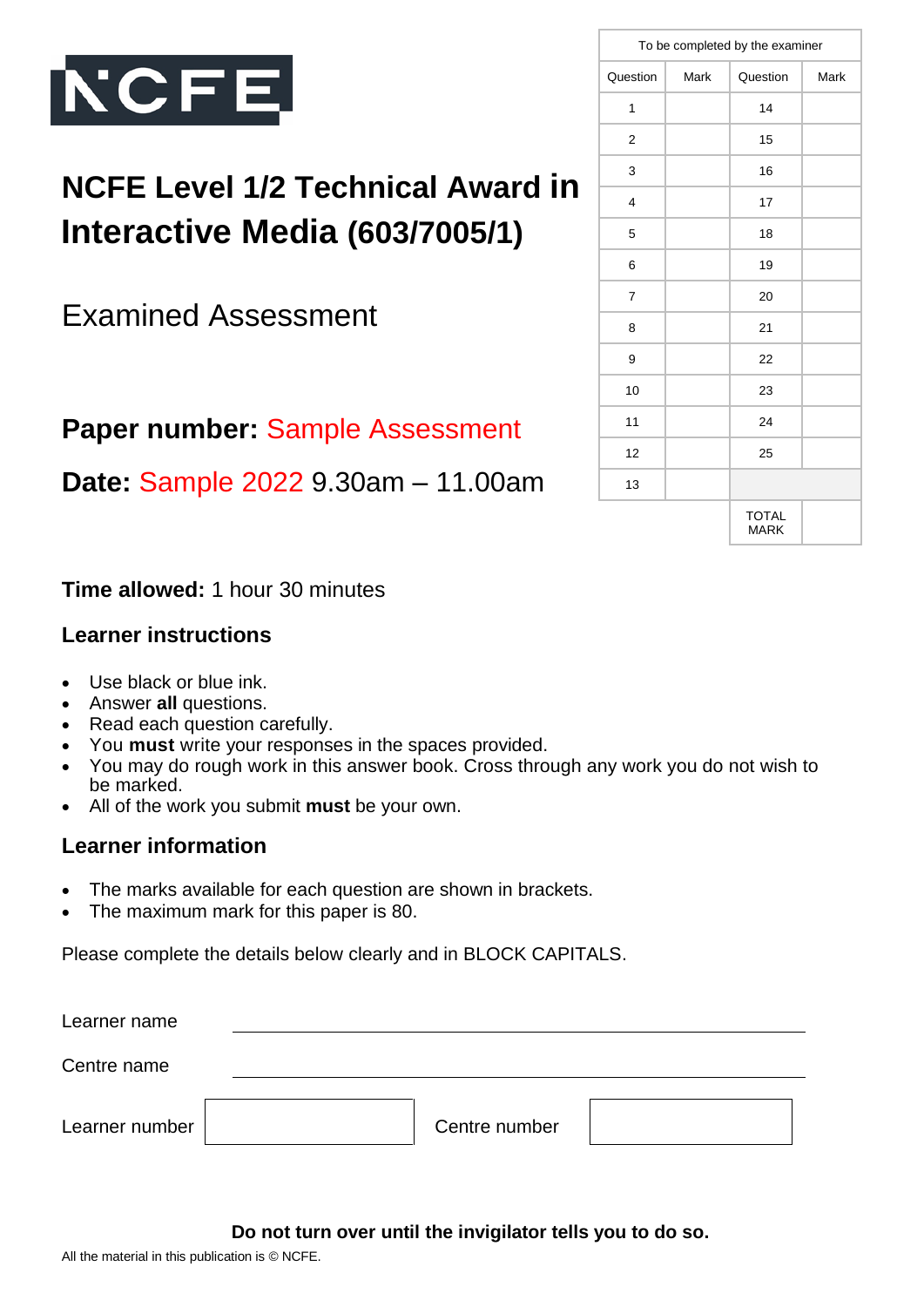### **Section A**

Examiner use only Examiner use only

This section has a possible 20 marks.

You should spend about 20 minutes on this section.

Answer **all** questions in the spaces provided.

| 1            |             | Which one of the following is not a type of interactive media product used for<br>promotion? |            |
|--------------|-------------|----------------------------------------------------------------------------------------------|------------|
|              |             |                                                                                              | $[1$ mark] |
|              | A           | Augmented reality                                                                            |            |
|              | В           | eLearning platform                                                                           |            |
|              | $\mathbf C$ | Mobile app                                                                                   |            |
|              | D           | Virtual reality                                                                              |            |
|              |             | Answer                                                                                       |            |
| $\mathbf{2}$ |             | Which one of the following is a psychographic trait?                                         | $[1$ mark] |
|              | A           | Ethnicity                                                                                    |            |
|              | В           | Gender                                                                                       |            |
|              | $\mathbf C$ | Income Lifestyle                                                                             |            |
|              | D           | Lifestyle                                                                                    |            |
|              | Answer      |                                                                                              |            |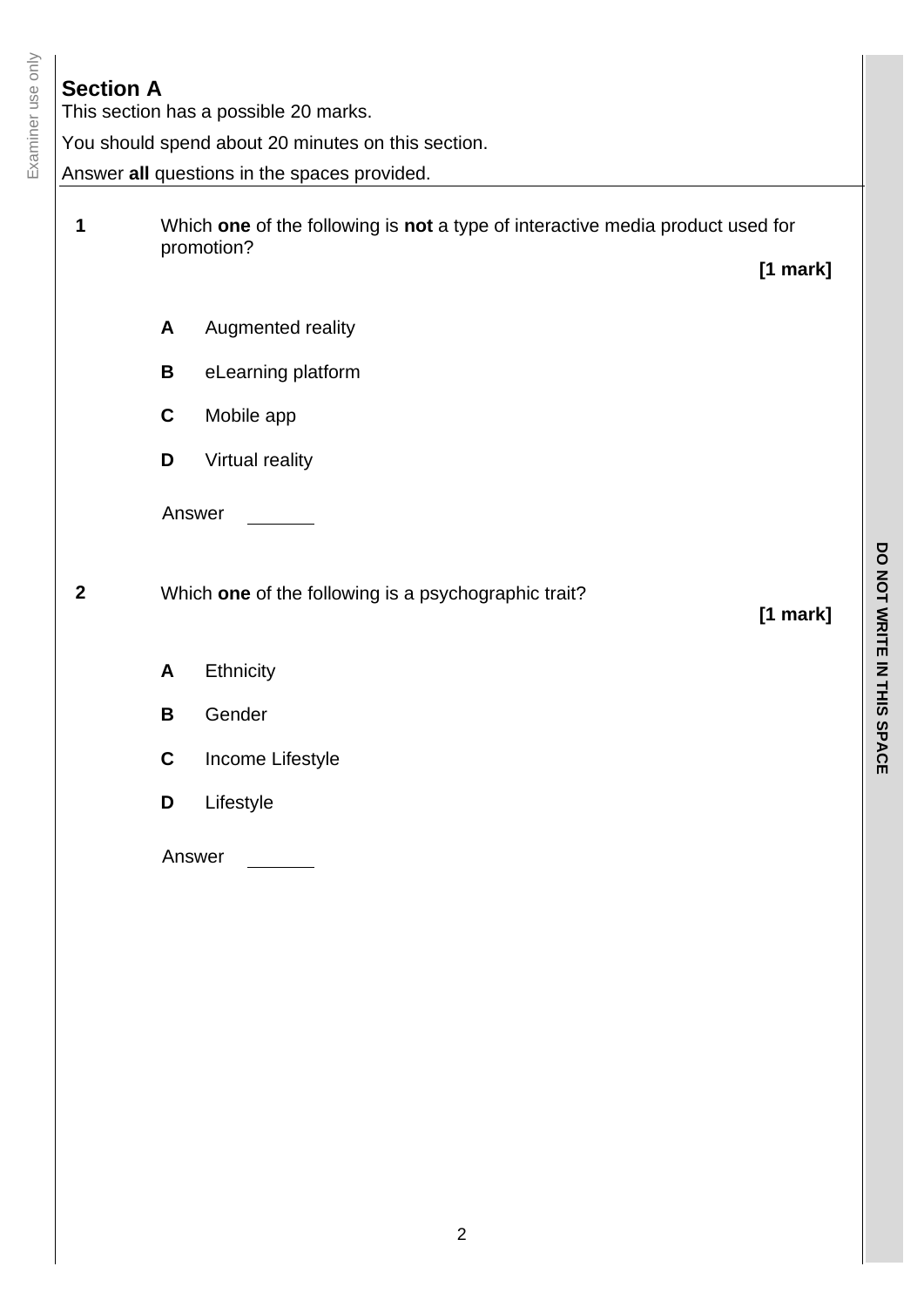| $\mathbf 3$ | Which one of the following is not a media asset? | $[1$ mark] |
|-------------|--------------------------------------------------|------------|
|             | Audio<br>A                                       |            |
|             | Computer<br>B                                    |            |
|             | $\mathbf c$<br>Images                            |            |
|             | Video<br>D                                       |            |
|             | Answer                                           |            |
| 4           | Name one common file type for an image.          | $[1$ mark] |
| 5           | List three features of a digital camera.         |            |
|             |                                                  | [3 marks]  |
|             |                                                  |            |
|             |                                                  |            |
|             |                                                  |            |
|             |                                                  |            |
|             |                                                  |            |
|             |                                                  |            |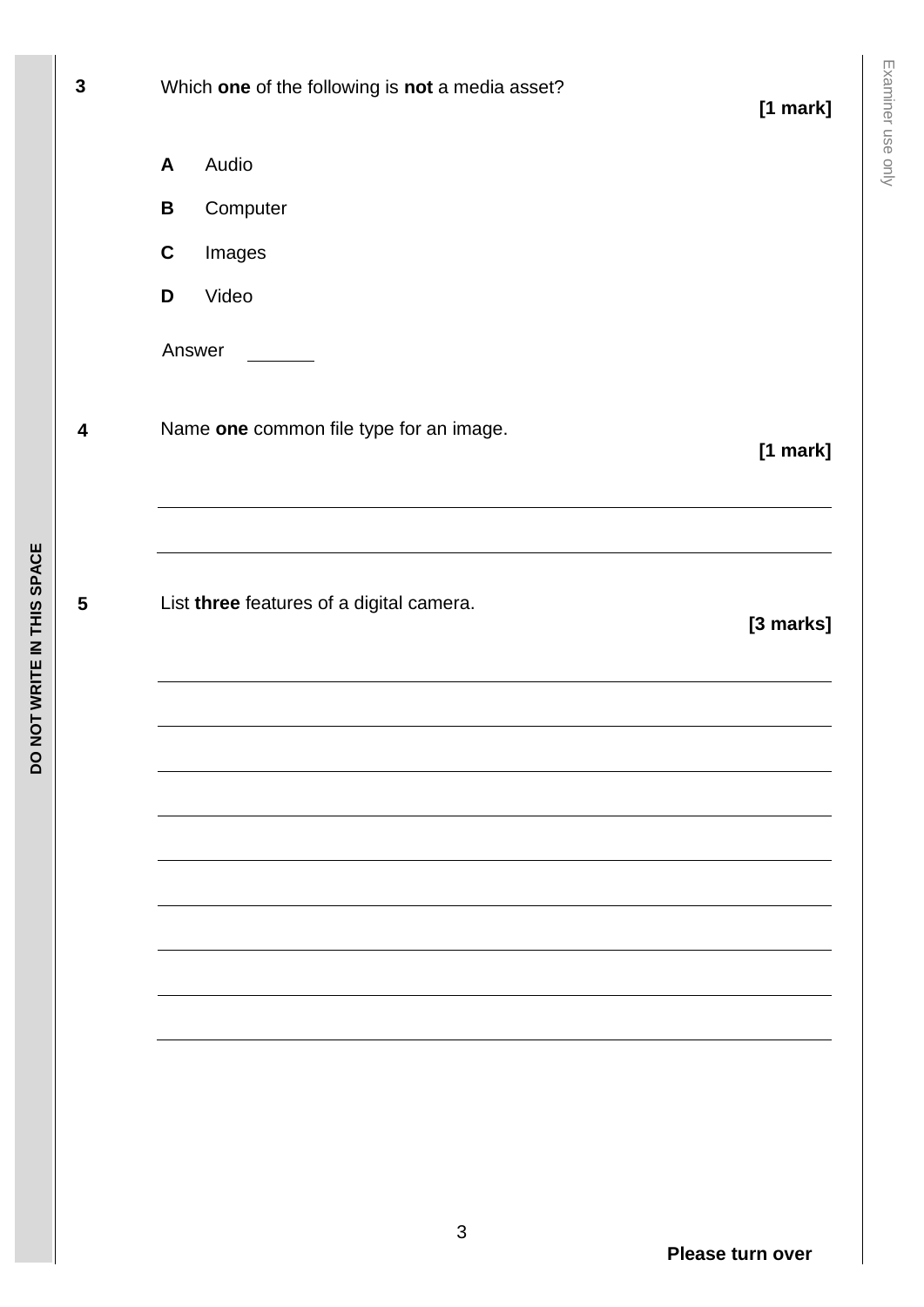**6** Identify **one** software solution that may be used when creating an interactive media product. Explain **two** functions of the software. **[3 marks] 7** A small, UK based news website has been provided with information about a local politician's private life. They are considering creating interactive video content about the politician to increase their online presence and generate more revenue. They have not been able to confirm if the information is reliable. Using your knowledge of ethical constraints, explain why they should confirm the information is reliable before posting anything online. **[4 marks]**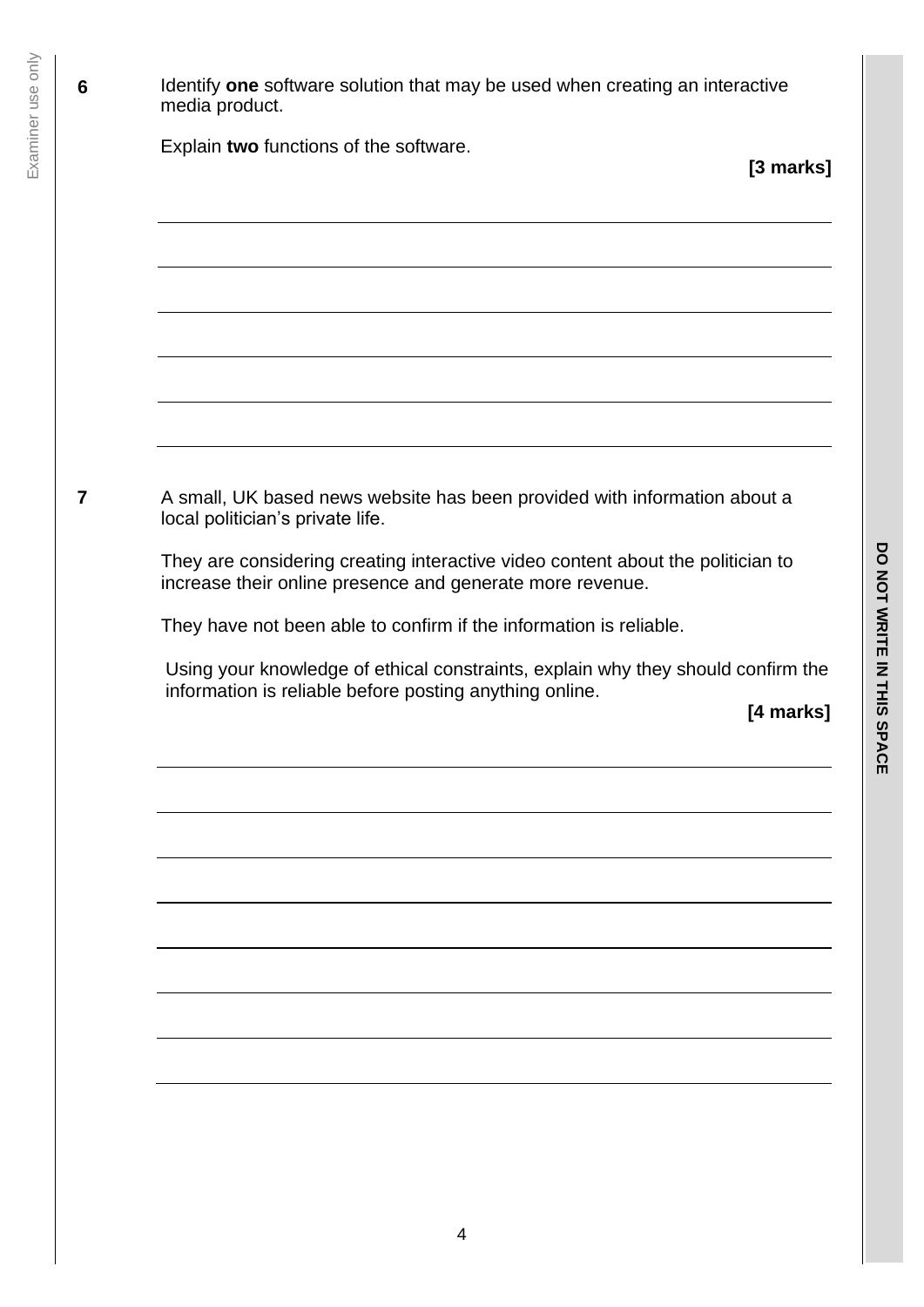**8** You are working on a project for a commercial client.

During a planning session your colleague states that "age groups and income are the only important approaches to categorising audiences."

Evaluate your colleague's approach to categorising audiences. Justify your response.

**[6 marks]**

 **Please turn over**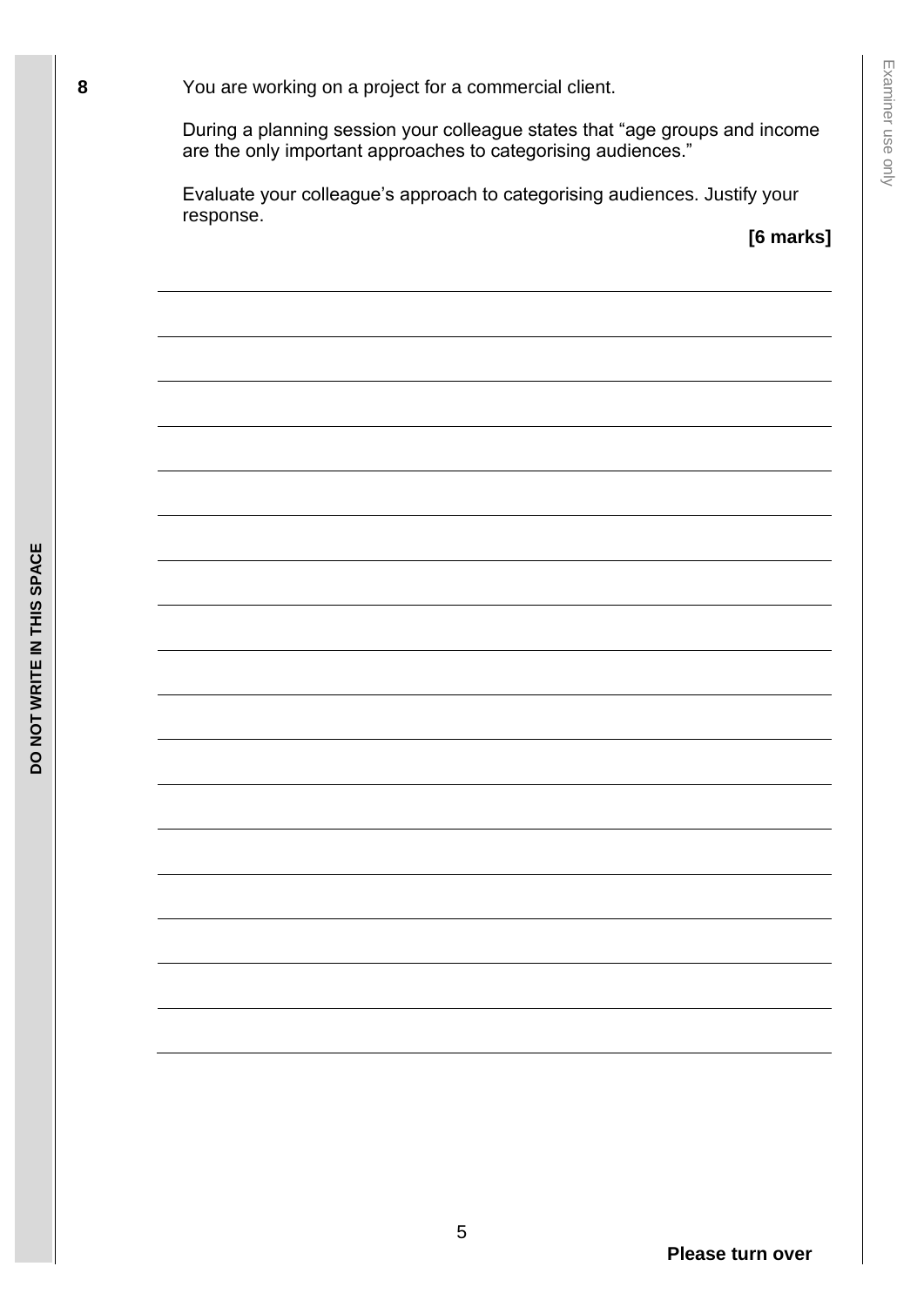### **Section B**

This section has a possible 20 marks. You should spend about 20 minutes on this section. Answer **all** questions in the spaces provided.

**9** Which **one** of the following describes how a product looks?

**[1 mark]**

- **A** Aesthetics
- **B** Functionality
- **C** Typography
- **D** Usability

Answer

**10** What does RAM stand for, when referring to computer hardware?

#### **[1 mark]**

- **A** Random Access Media
- **B** Random Access Memory
- **C** Random Access Module
- **D** Random Access Motor

Answer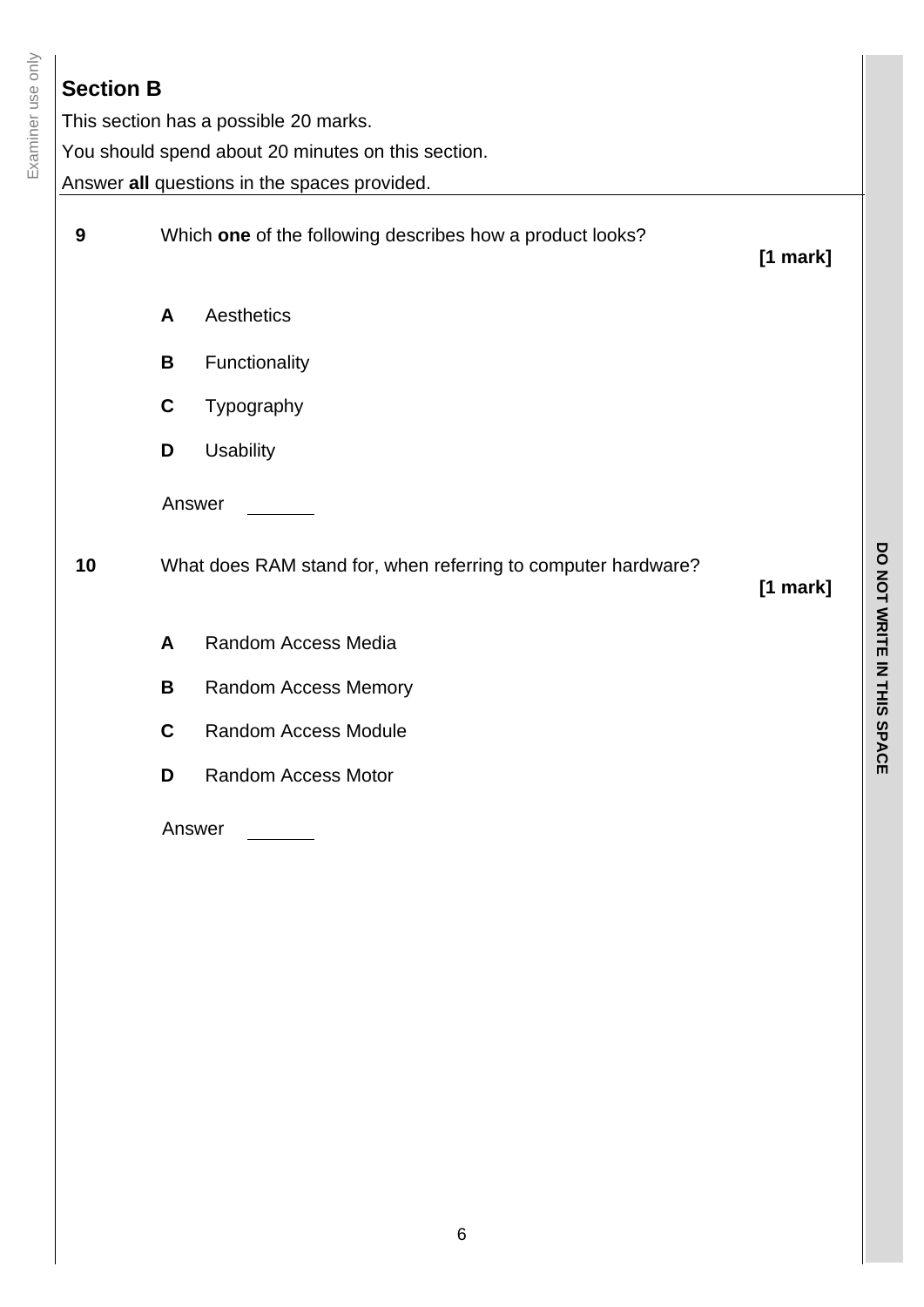**11** The diagram below shows the flow chart for the creation and launch of an educational website.

| Week 5                 |
|------------------------|
|                        |
| 5                      |
|                        |
| Product<br>Launch      |
|                        |
| <b>Post-Production</b> |

In which weeks would the product be tested?

**[1 mark]**

- **A** Weeks 1 and 2
- **B** Weeks 2 and 5
- **C** Weeks 3 and 4
- **D** Weeks 4 and 5

Answer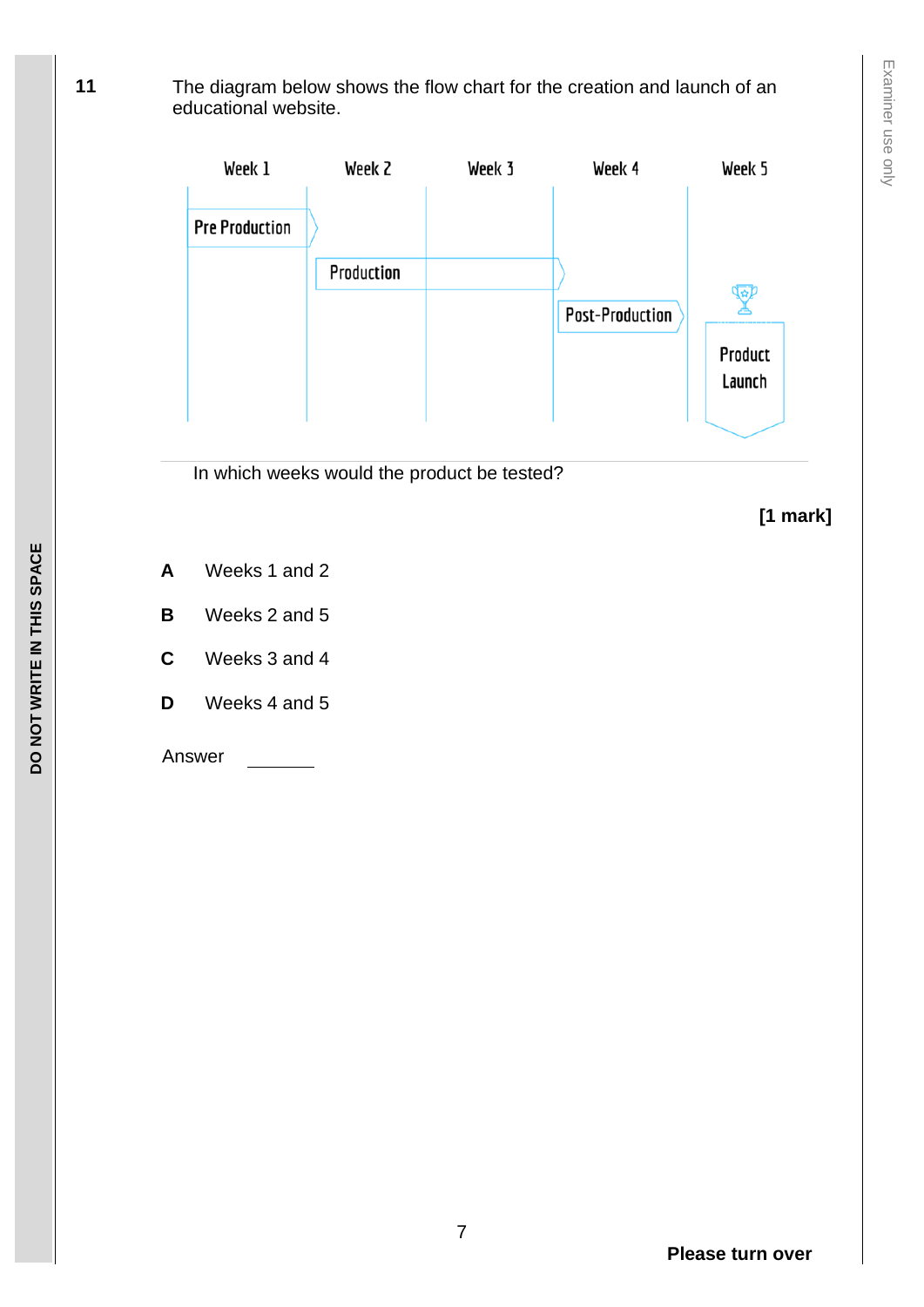#### **[1 mark]**

**13** You are working on a new interactive media project.

A team meeting created a list of processes for the project. However, they have not been planned into appropriate production stages.

The team identified the following processes:

- creating a flow chart for the production process
- creating a digital portfolio
- using a camera to capture video footage
- exporting a video for review
- receiving the brief from the client
- uploading content to a social media platform.

Using the list above, complete the table below by selecting **one** process for each stage of production.

| <b>Production stage</b> | <b>Pre-production</b><br>planning | <b>Production</b> | <b>Post-production</b> |
|-------------------------|-----------------------------------|-------------------|------------------------|
| <b>Process</b>          |                                   |                   |                        |

**[3 marks]**

**DO NOT WRITE IN**

DO NOT WRITE IN THIS SPACE

**THIS SPACE**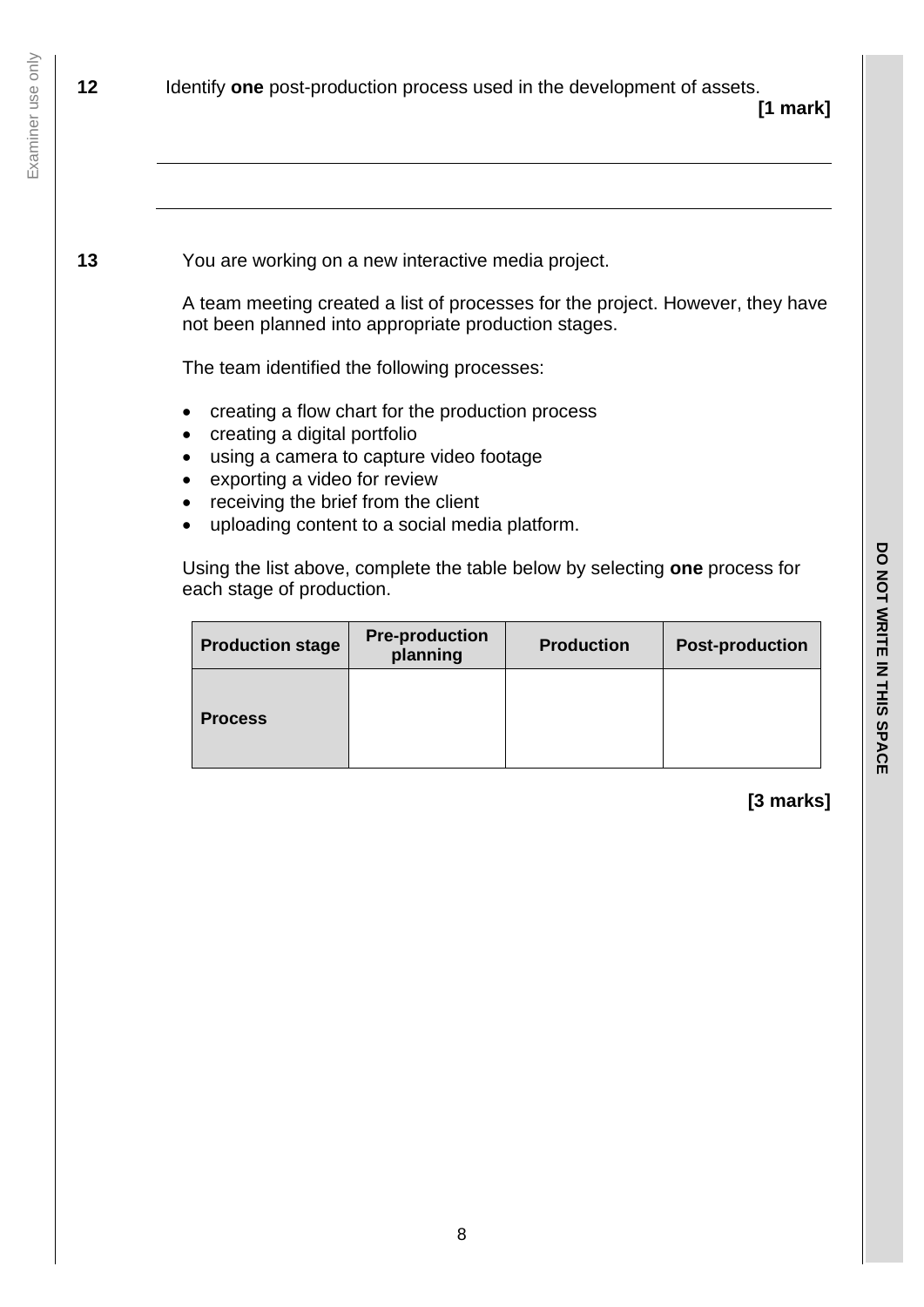**14** A colleague is at the pre-production stage in the development of an interactive media product.

> They have been provided with a number of video assets to import into the project. All assets were shot in 1080p HD using a 60p rate.

> They have configured the editing software, as shown in the image below:

|                           | Project Name: Promotion Project |            |    |      |   |                 |                    |
|---------------------------|---------------------------------|------------|----|------|---|-----------------|--------------------|
| In Event:                 | The Cheese Plant Cafe           |            |    |      | ٥ |                 |                    |
| <b>Starting Timecode:</b> | 00:00:00:00                     |            |    |      |   |                 |                    |
| Video:                    | Ğ<br>Custom                     | 19         | X. | 1080 |   | 60 <sub>p</sub> | $\hat{\mathbf{c}}$ |
|                           | Format                          | Resolution |    |      |   | Rate            |                    |
|                           | Normal                          |            |    |      | ٥ |                 |                    |
|                           | Projection Type                 |            |    |      |   |                 |                    |

Identify the software configuration error.

Recommend the correct setting **and** explain how it will improve the project.

**[3 marks] 15** Explain the importance of **two** post-production processes in the creation of an interactive media product. **[4 marks]**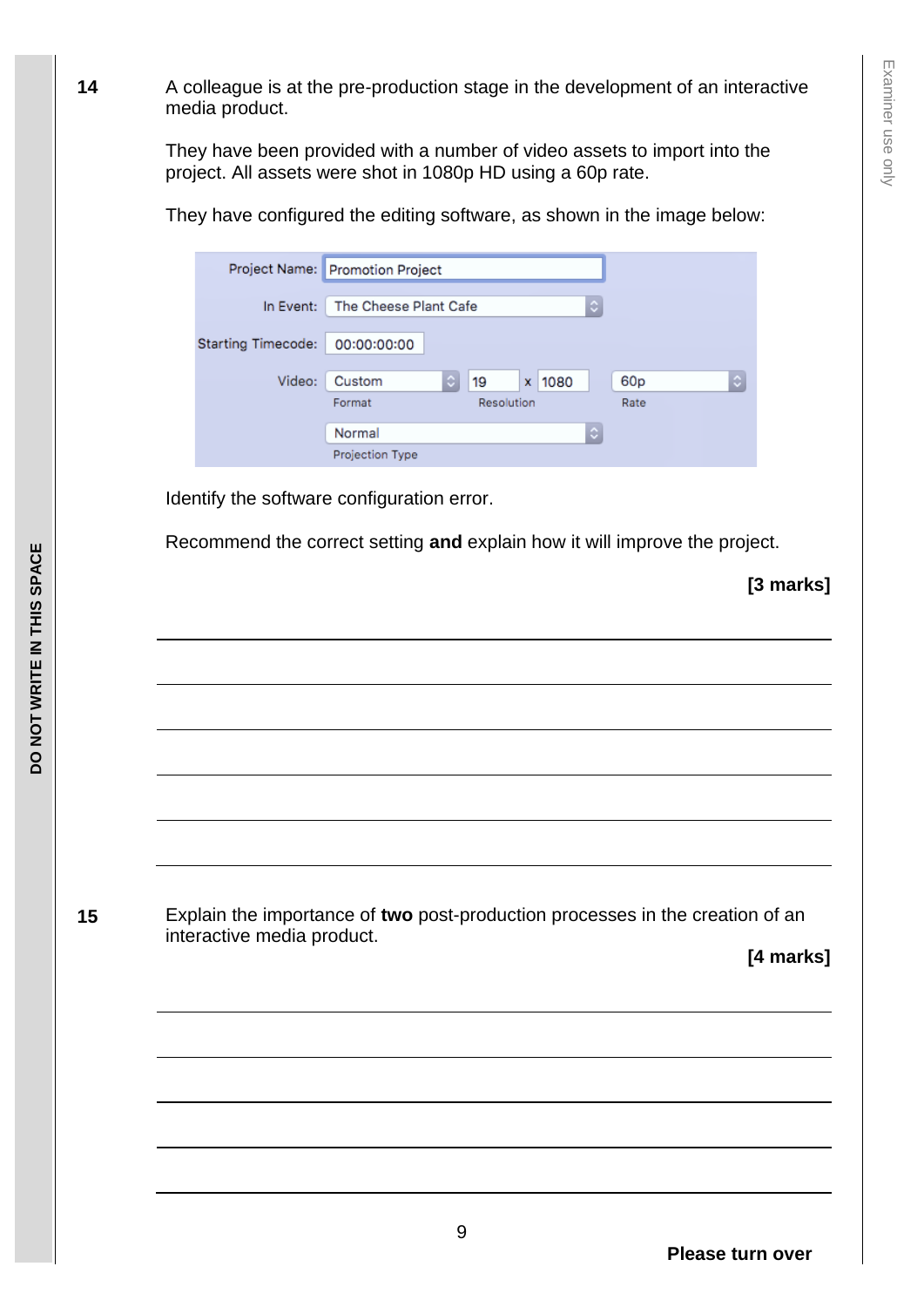|                 | You work as a media content designer.                        |                                                                                 |
|-----------------|--------------------------------------------------------------|---------------------------------------------------------------------------------|
|                 | increase significantly over the next 12 months.              | There are currently only four staff in your team, but you are expecting this to |
|                 | what method of internet access it will require.              | Your manager has approved investment in a new media suite and has asked         |
|                 | Compare two different methods of connecting to the internet. |                                                                                 |
| recommendation. |                                                              | Recommend a solution for the team's new media suite and justify your            |
|                 |                                                              | [6 marks]                                                                       |
|                 |                                                              |                                                                                 |
|                 |                                                              |                                                                                 |
|                 |                                                              |                                                                                 |
|                 |                                                              |                                                                                 |
|                 |                                                              |                                                                                 |
|                 |                                                              |                                                                                 |
|                 |                                                              |                                                                                 |
|                 |                                                              |                                                                                 |
|                 |                                                              |                                                                                 |
|                 |                                                              |                                                                                 |
|                 |                                                              |                                                                                 |
|                 |                                                              |                                                                                 |
|                 |                                                              |                                                                                 |
|                 |                                                              |                                                                                 |
|                 |                                                              |                                                                                 |
|                 |                                                              |                                                                                 |
|                 |                                                              |                                                                                 |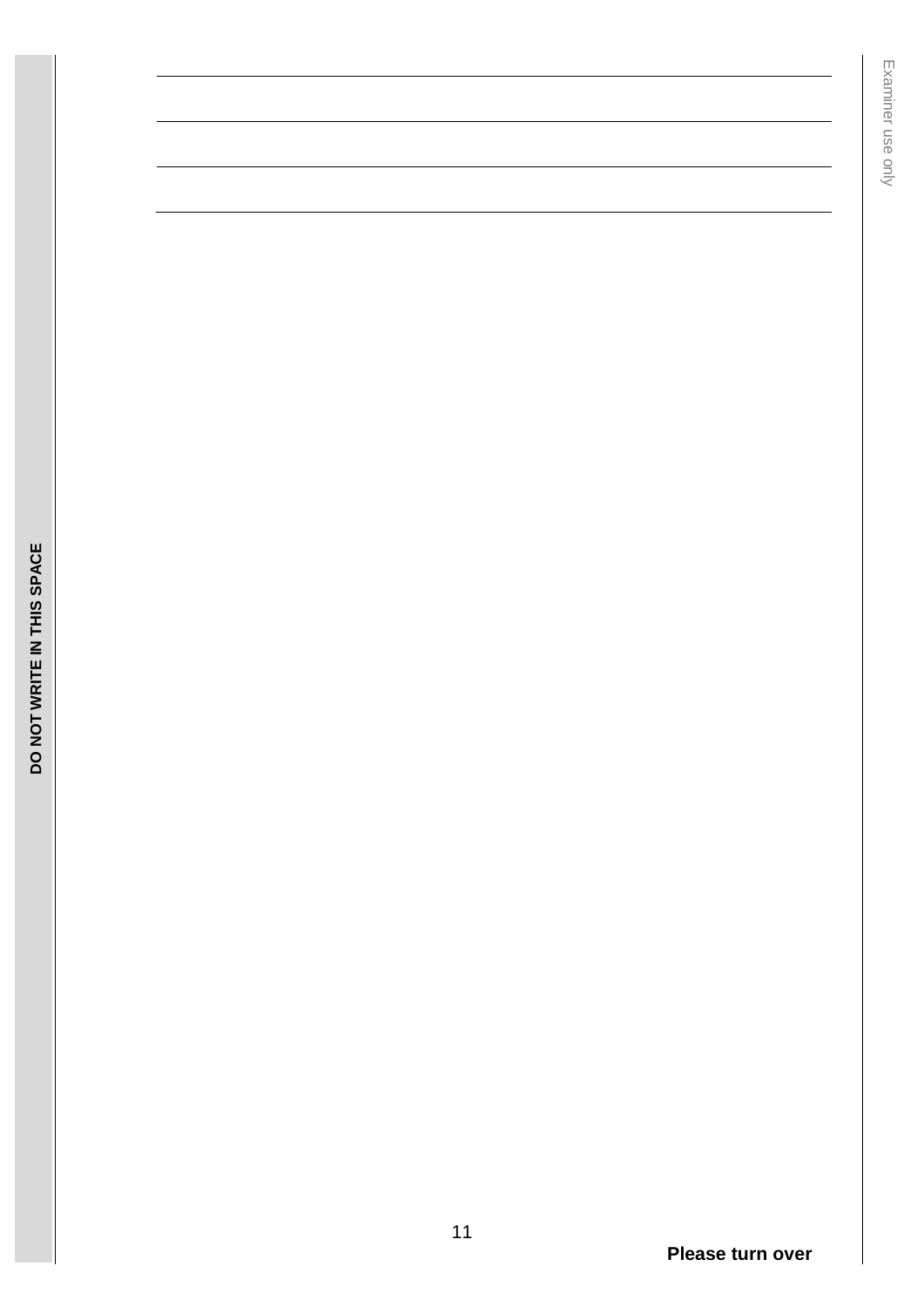### **Section C**

This section has a possible 19 marks. You should spend about 20 minutes on this section. Answer **all** questions in the spaces provided.

**17** Which **one** of the following is a compressed audio file type? **[1 mark] A** JPEG **B** MP3 **C** PNG **D** WAV Answer **18** Which **one** of the following allows you to control the length of time a camera's sensor is exposed to light? **[1 mark] A** Auto focus **B** Orientation **C** Resolution **D** Shutter speed Answer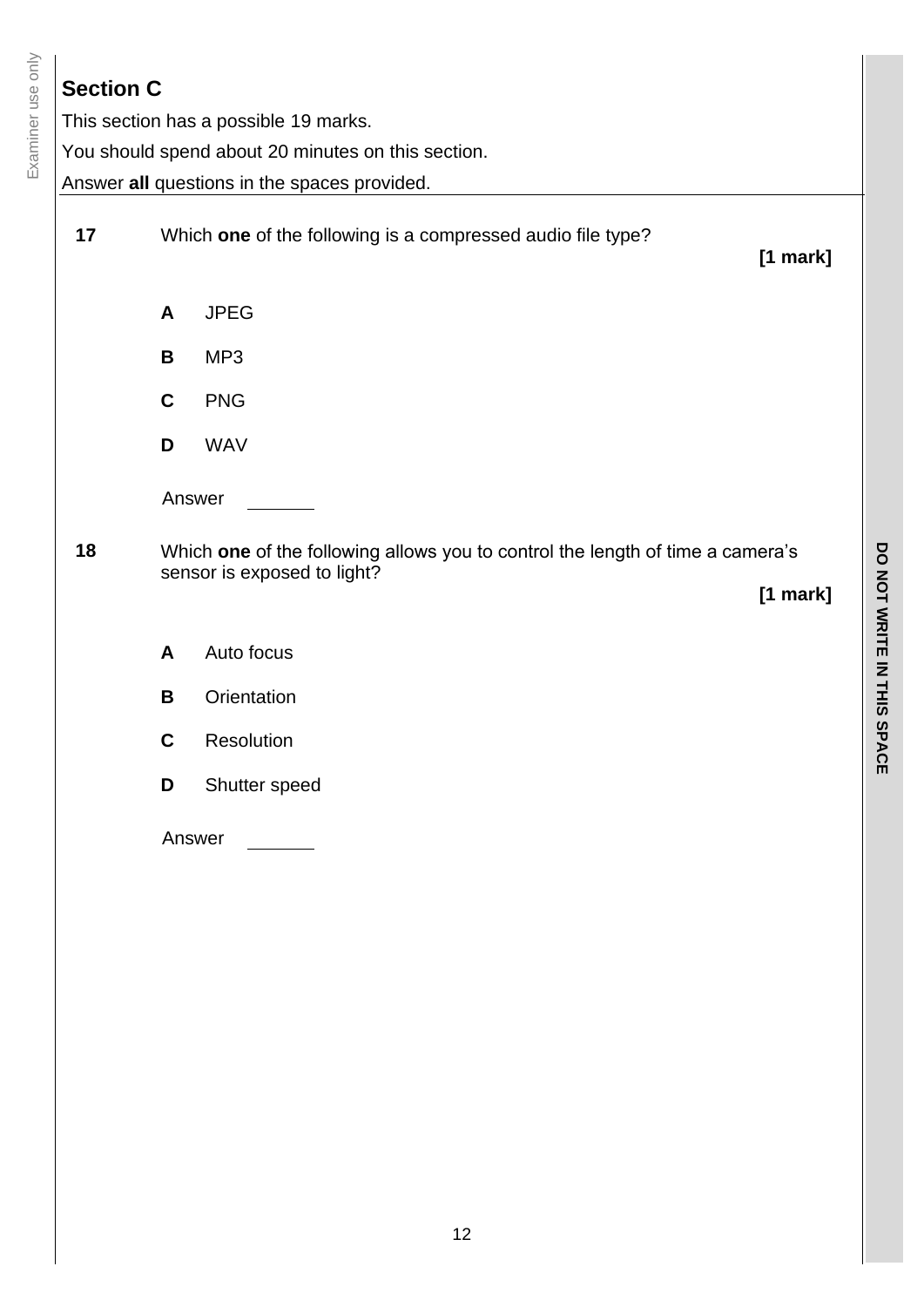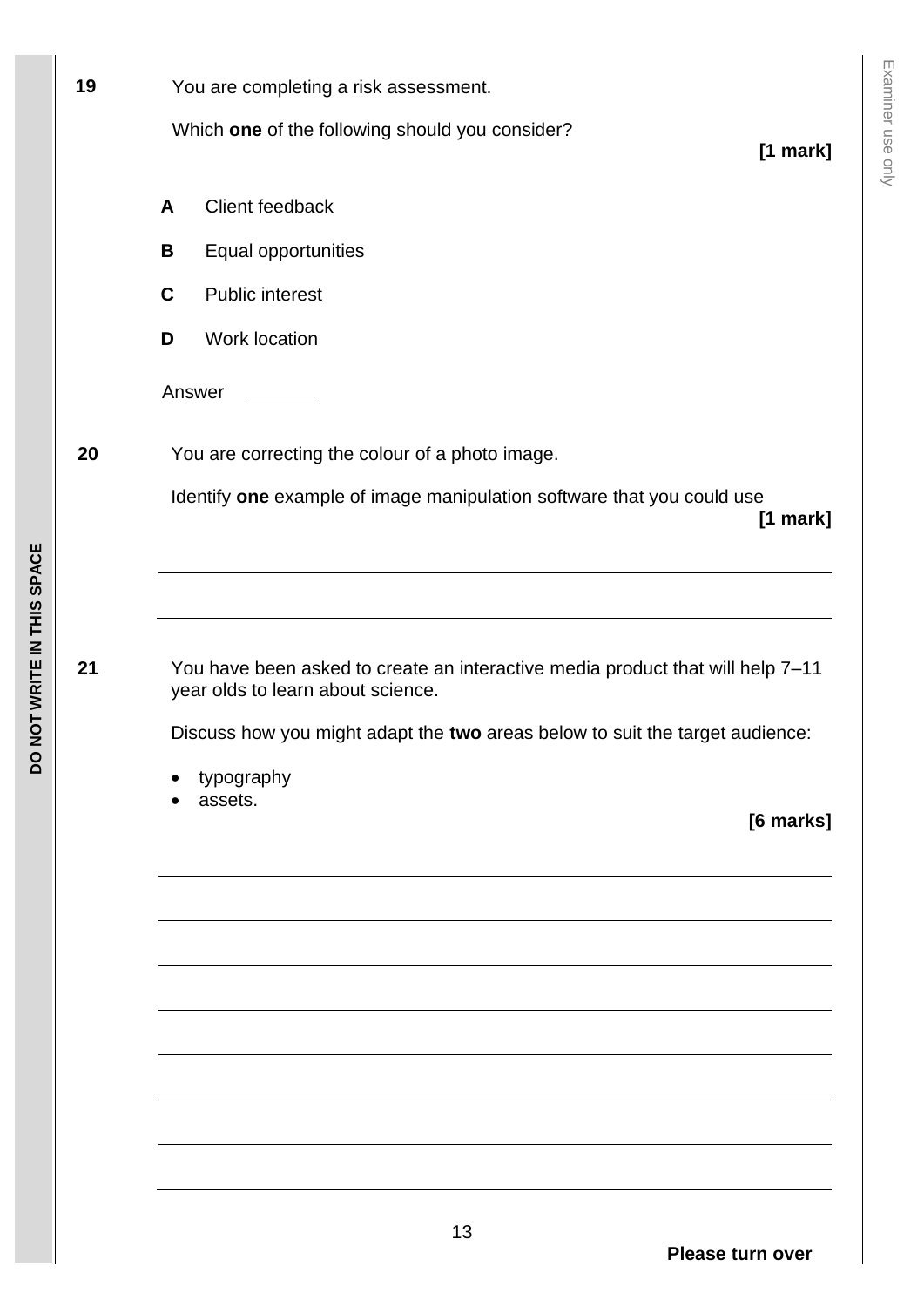| You are designing a website for a musician to help increase the sales and<br>streams of their new album. |
|----------------------------------------------------------------------------------------------------------|
|                                                                                                          |
|                                                                                                          |
|                                                                                                          |
|                                                                                                          |
|                                                                                                          |
|                                                                                                          |
|                                                                                                          |
|                                                                                                          |
|                                                                                                          |
|                                                                                                          |
|                                                                                                          |
|                                                                                                          |
|                                                                                                          |
|                                                                                                          |
|                                                                                                          |
|                                                                                                          |
|                                                                                                          |
|                                                                                                          |
| Recommend one feature that you could add to their website. Give a reason why.<br>[3 marks]               |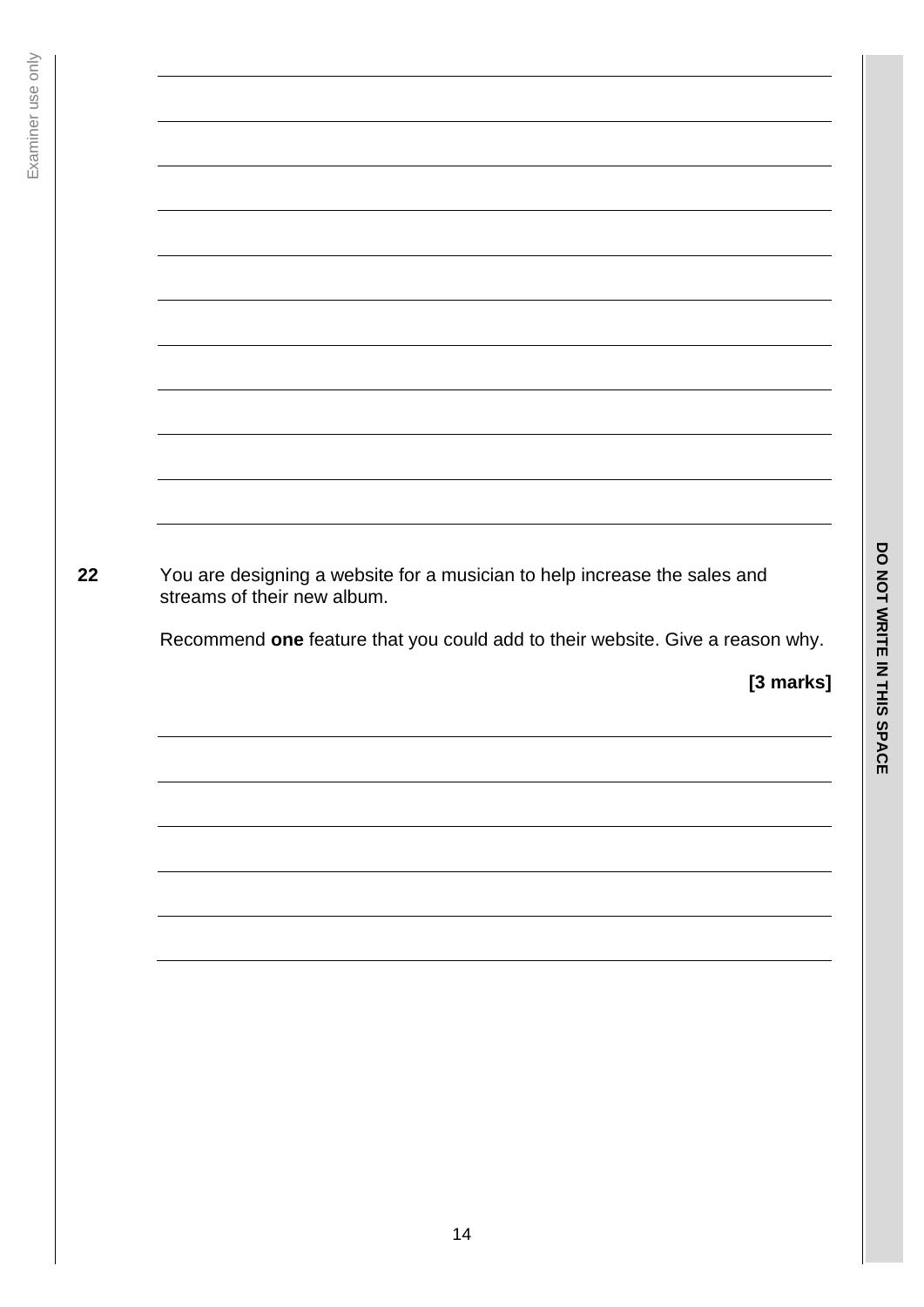**23** The owner of a small sunglasses shop is considering launching a new mobile app to help increase online sales. They have heard that some apps use augmented reality but are unsure if it will help.

> Describe **two** features of augmented reality **and** explain how **each** feature may help the business. Justify your answer.

**[6 marks]**

**Please turn over for the next section.**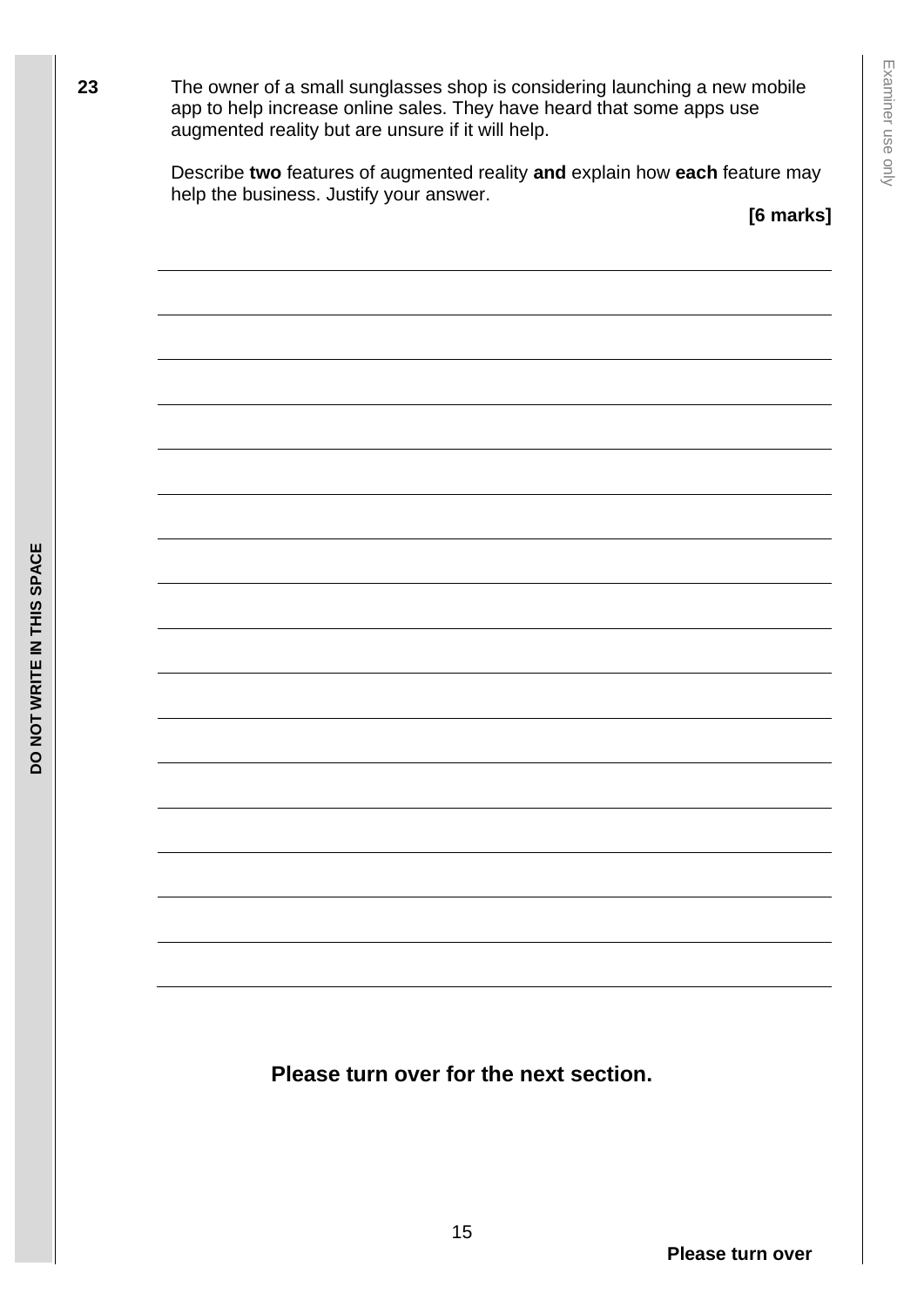## **Section D**

Examiner use only Examiner use only

| This section has a possible 21 marks.              |  |
|----------------------------------------------------|--|
| You should spend about 30 minutes on this section. |  |

Answer **all** questions in the spaces provided.

**24** Assess **three** ways that you could use the internet to help you make your own interactive media product.

> Your answer should include an explanation of **how** and **why** you would use each of these three ways.

**[9 marks]**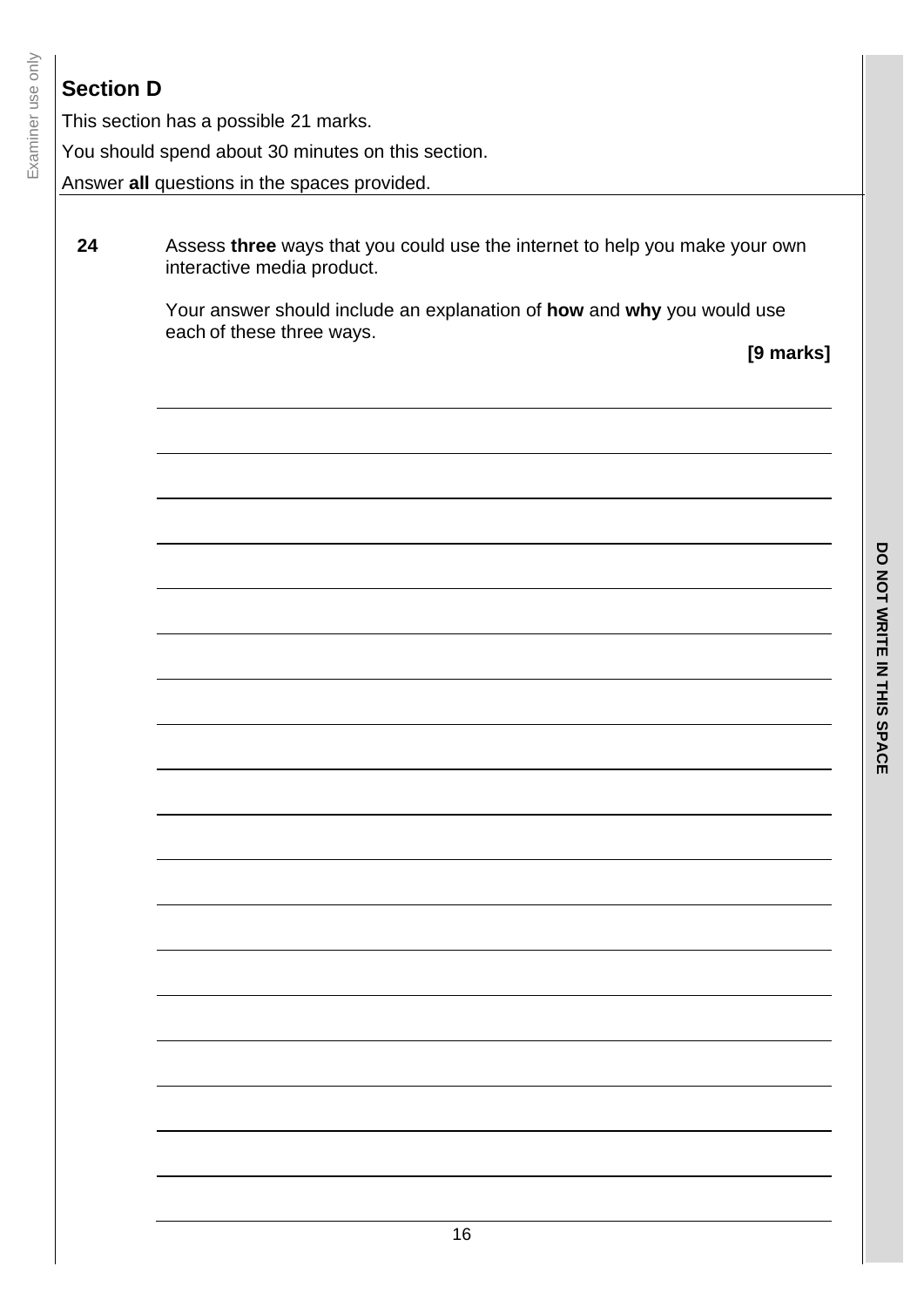**25** A shoe retailer called Tread Stylish want you to design a mobile app that helps increase the sale of their shoes.

> Recommend a range of **assets** and **features** that could be included within the app.

Justify why each **asset** and **feature** will increase the sales of their shoes.

**[12 marks]**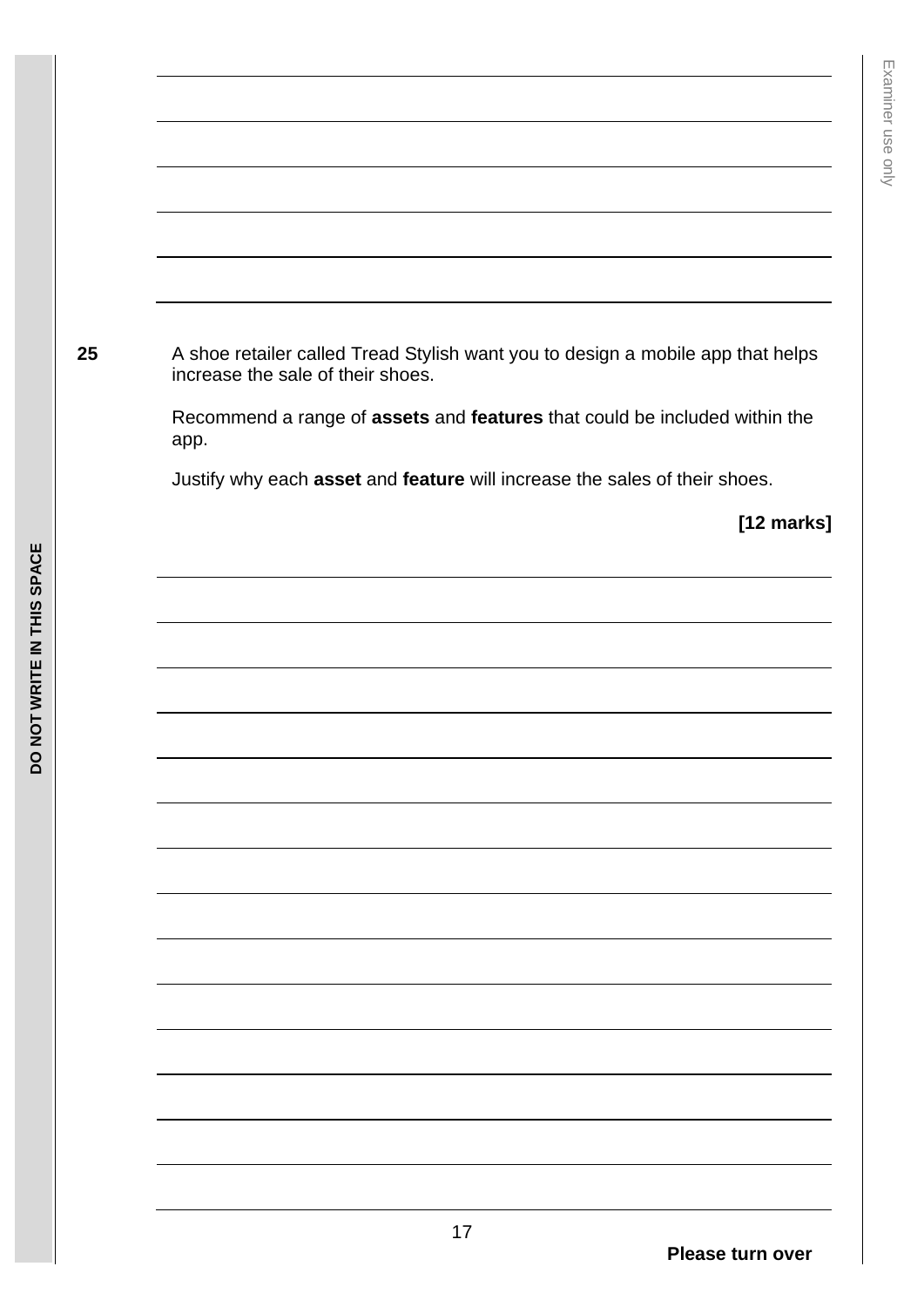**This is the end of the external assessment.**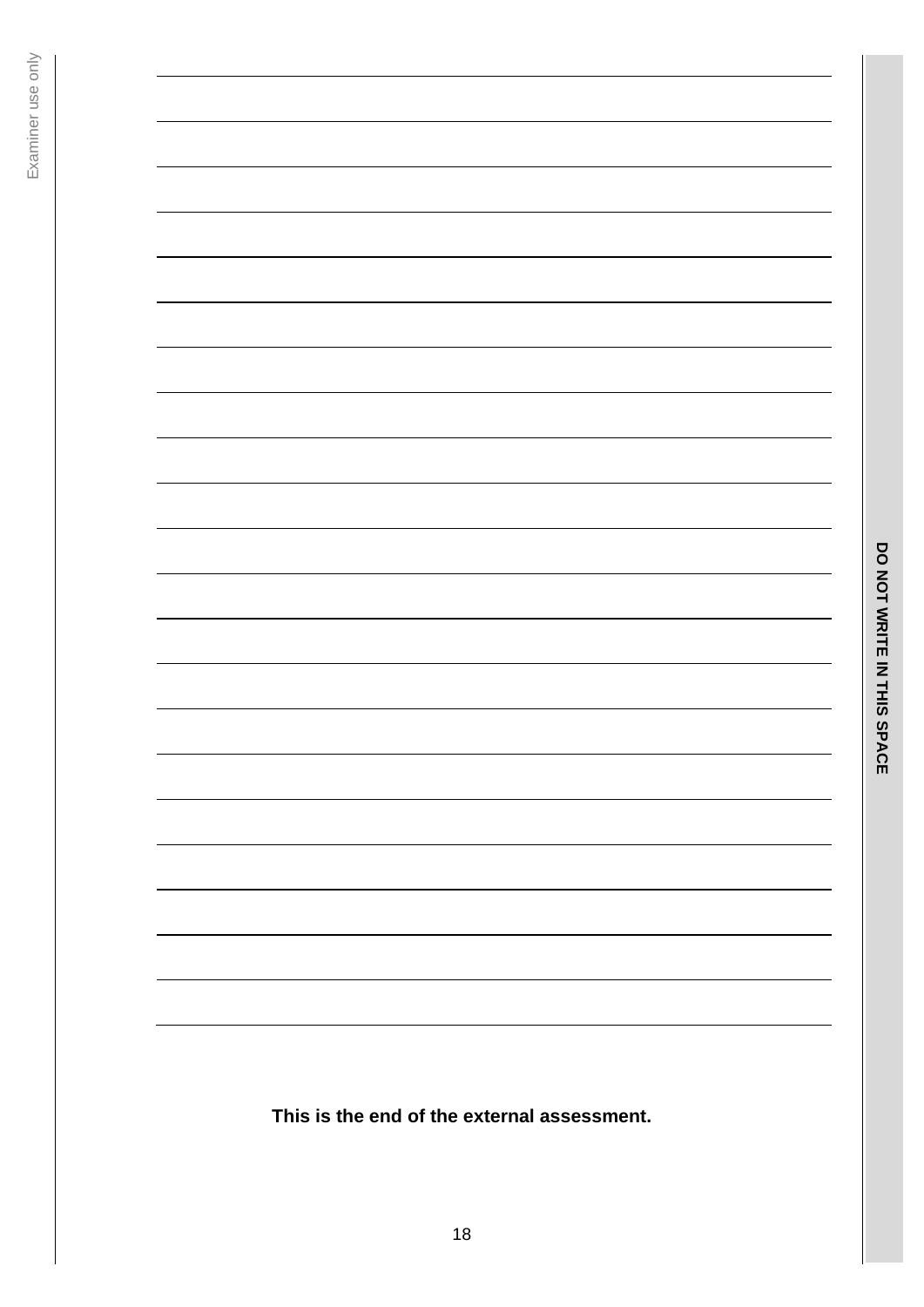**This page is intentionally left blank**